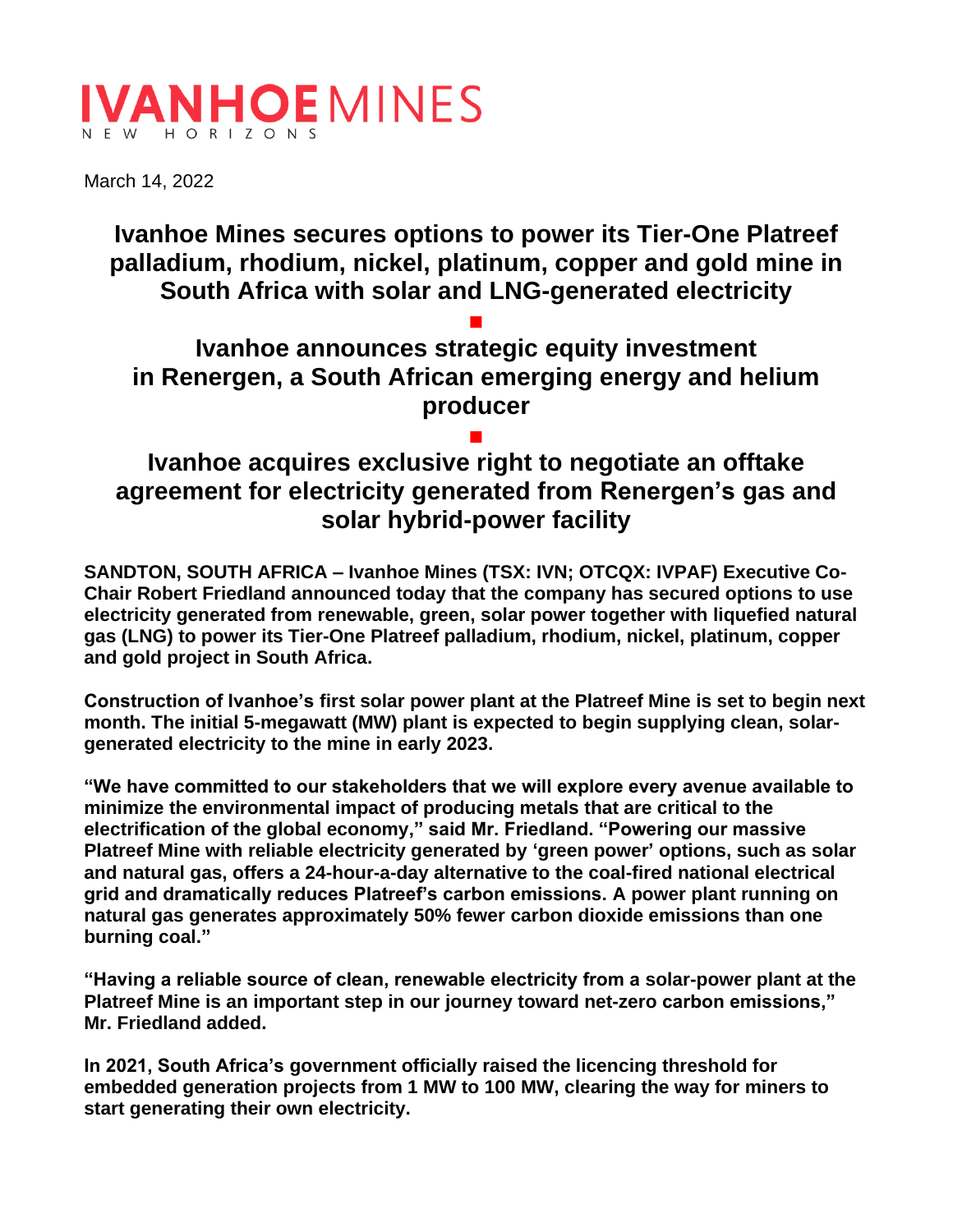**Design and engineering of the initial 5-MW solar plant at the Platreef Mine is complete and construction is set to commence next month, with commissioning expected in early 2023. The solar-generated power from this initial plant will be used for mine development and construction activities, as well as for charging Platreef's batterypowered underground mining fleet, further reducing carbon dioxide emissions.** 

**Construction is progressing rapidly at the Platreef Mine and initial production is expected from the first phase of operations in Q3 2024. Ivanhoe expects the Platreef Mine to require approximately 30 MW of installed electrical power for its Phase 1 operations, and approximately 100 MW for its Phase 2 operations at full production.** 

**Ivanhoe Mines indirectly owns 64% of the Platreef Project through its subsidiary, Ivanplats, and is directing all mine development work. The South African beneficiaries of the approved broad-based, black economic empowerment structure have a 26% stake in the Platreef Project. The remaining 10% is owned by a Japanese consortium of ITOCHU Corporation; Japan Oil, Gas and Metals National Corporation; ITC Platinum Development Ltd., an ITOCHU affiliate; and Japan Gas Corporation.**

## **Strategic investment in Renergen Limited gives Ivanhoe the exclusive right to negotiate an electricity offtake agreement**

**In addition to moving forward on constructing its first solar-power facility at the Platreef Mine, Ivanplats has acquired the exclusive right to negotiate an offtake agreement with South Africa-based Renergen Limited for electricity generated from Renergen's gas and solar hybrid-power facility to be constructed at the Virginia Gas Project located in South Africa's Witwatersrand Basin, approximately 600 kilometres south west of the Platreef Mine.**

**Ivanhoe is confident that the electricity generated from Renergen's gas and solar hybrid-power facility could be combined with Ivanhoe's solar power facilities to provide Platreef with an uninterruptible power supply to meet the mine's base-load requirements.**

**Renergen is an emerging producer of helium, energy and liquefied natural gas (LNG) with near-term production and sales of compressed natural gas (CNG) and helium from its Virginia Gas Project that comprises exploration and production rights of 187,000 hectares (1,870 square kilometres) of gas fields across Welkom, Virginia, and Theunissen, in the Free State, South Africa.**

**Ivanhoe has made an initial equity investment in Renergen of approximately US\$13 million, which gives Ivanhoe an approximate 4.35% interest in Renergen's issued and outstanding shares. Ivanhoe also has the right to nominate one director to Renergen's board of directors, and is entitled to customary anti-dilution rights. Renergen is listed on the JSE and A2X exchanges under the ticker REN and on the ASX under the ticker RLT.**

**Under the terms of the initial investment, Ivanhoe has the option to subscribe for up to 25% of the total issued and outstanding Renergen shares following the assessment**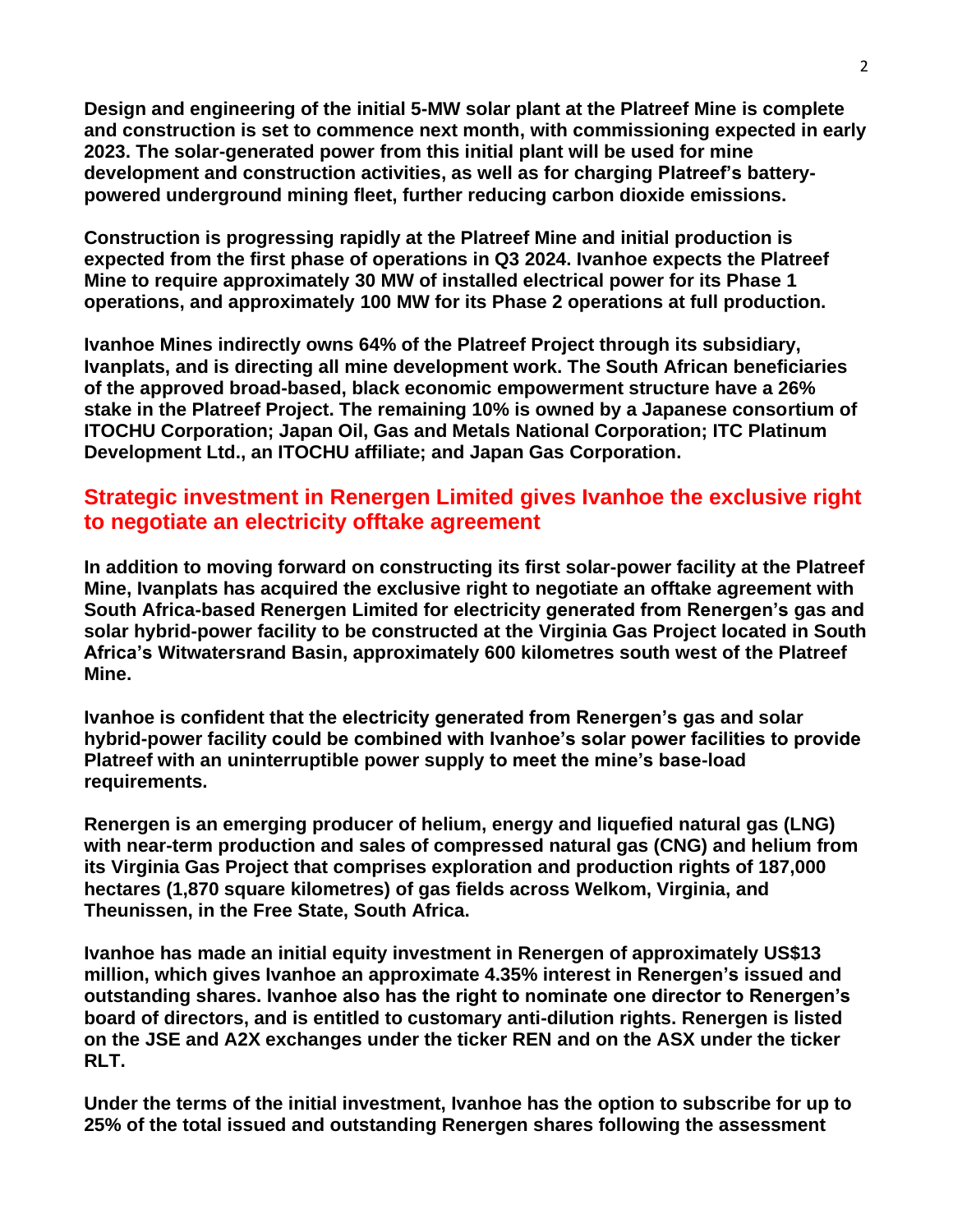**period, at a 10% discount to the 30-day VWAP, in consideration for cash or shares in Ivanhoe. Further to this second subscription, Ivanhoe will have the option to subscribe for up to 55% of the total issued and outstanding shares, at a 10% discount to the 30 day VWAP, to provide the equity funding for Phase 2 at the Virginia Gas Project.**

**Ivanhoe Mines and Renergen senior officials sign the agreement for Ivanhoe's initial equity investment in Renergen. Front row (L-R): David King (Chairman, Renergen), Marna Cloete (President, Ivanhoe Mines), Stefano Marani (CEO, Renergen); Back row (L-R): Nick Mitchell (COO, Renergen), David van Heerden (CFO, Ivanhoe Mines).**



**The Virginia Gas Project's natural gas formation is a result of a freak cosmological event approximately two billion years ago that saw the largest known asteroid ever to hit the planet plough into South Africa's Witwatersrand geological complex, near the town of Vredefort.** 

**The impact of the giant asteroid created the largest known crater on earth (the Vredefort Crater), roughly 330 kilometres in diameter. The impact essentially created a seal, capping ultra-rich underground deposits of uranium and thorium in place, allowing the minerals to undergo natural radioactive decay to produce alpha particles, which become helium.** 

**The impact of the asteroid also established the ideal conditions for early bacteria to congregate. Much like how chlorophyll in plants feed off radioactive energy from the sun, these early bacteria evolved to feed off the radioactivity from the uranium to**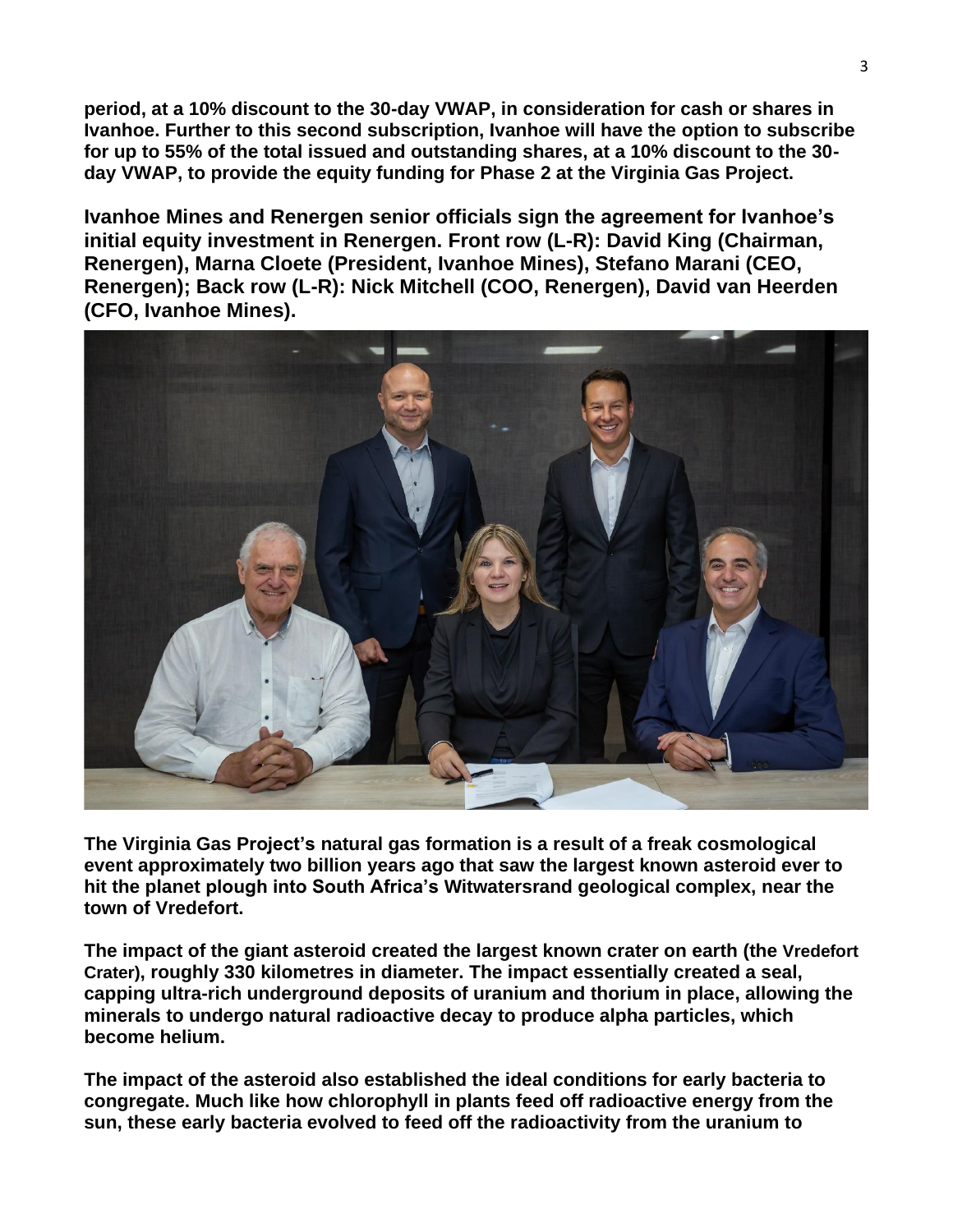**metabolize carbon in the rocks into methane. Thus, the alpha particles serve not only the purpose of creating high helium concentrations, but also providing the energy required to allow bacteria to live deep underground, which is why this gas reserve has been classified as renewable by the Petroleum Agency of South Africa.** 

**While the methane produced from the Virginia Gas Project is not zero-carbon, it is believed to be regenerated by these bacteria, which explains the exceedingly long lifespan of the wells, most of which were drilled several decades ago and have shown no signs of decreasing in flow.** 

**The Virginia Gas Project also contains one of the richest helium concentrations recorded globally, with readings of up to 12%. Helium is in high demand for use in a range of technologies, including advanced rockets and spacecraft, semiconductors, fibre-optic cables, computer chips, welding, industrial leak detection, cryogenics, nuclear power plants, laboratory equipment and MRI machines.**

**Aerial view of Renergen's Phase 1 compressed natural gas and helium production facility at the Virginia Gas Project, which is set for commissioning in May 2022.** 

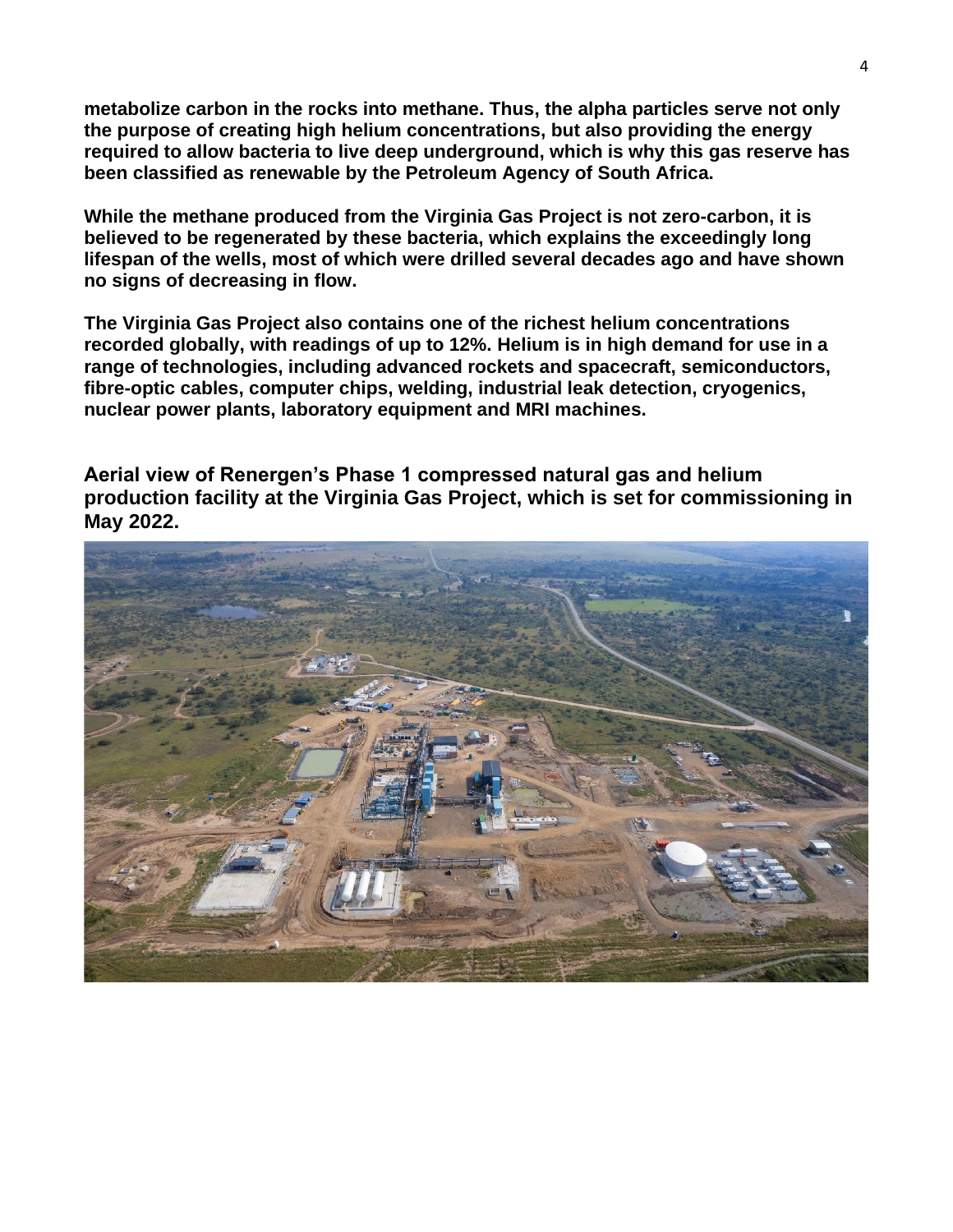**Renergen's Virginia Gas Project is located approximately 600 kilometres southwest of the Platreef Project.**

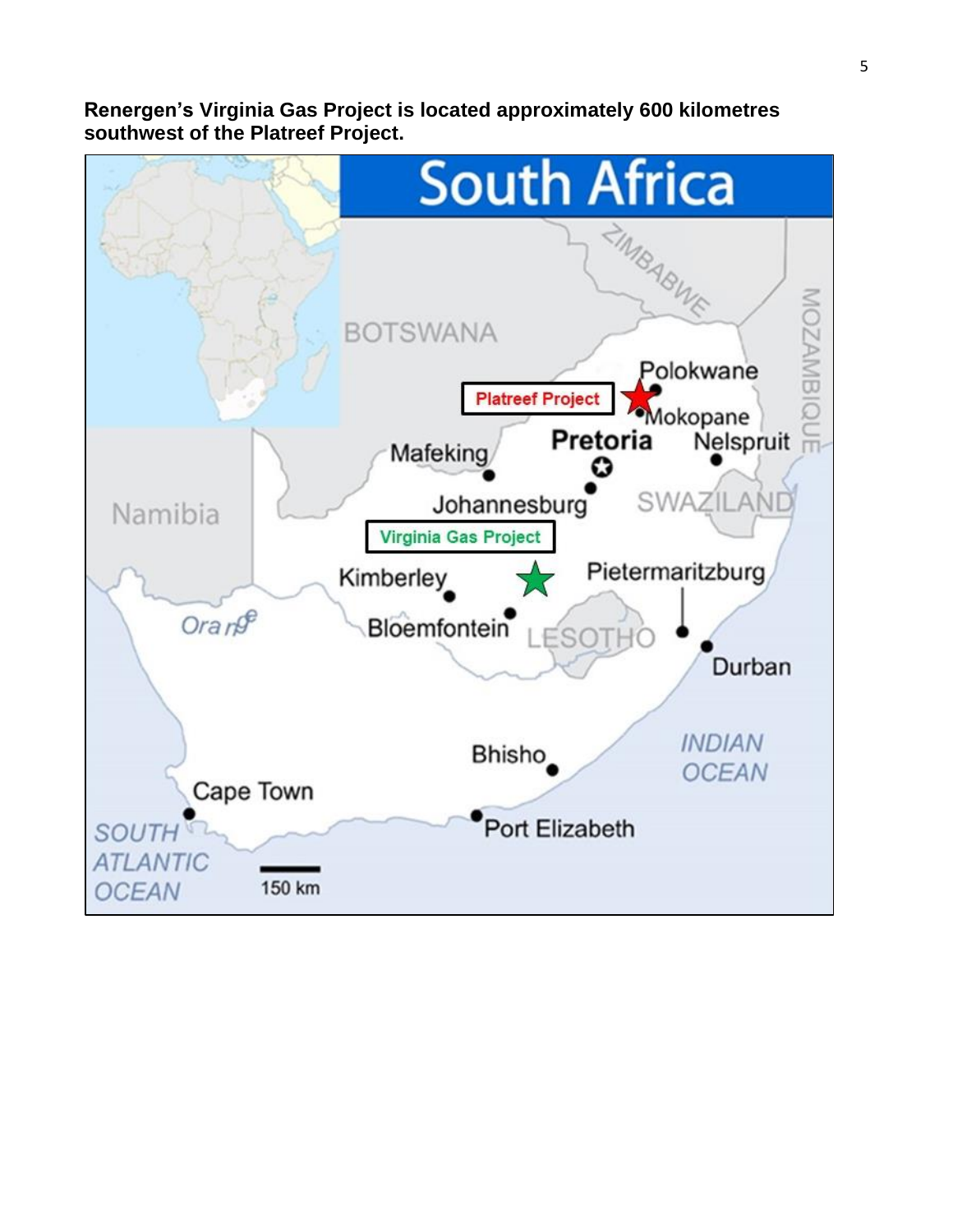**Geological map showing Renergen's Production and Exploration Rights (in the red circle) on the rim of the Vredefort Crater, formed by an asteroid strike approximately two billion years ago, where natural helium is produced from the radioactive decay of ultra-high uranium concentrations below the crater.**



#### **More information can be found on Renergen's website at <https://www.renergen.co.za/>**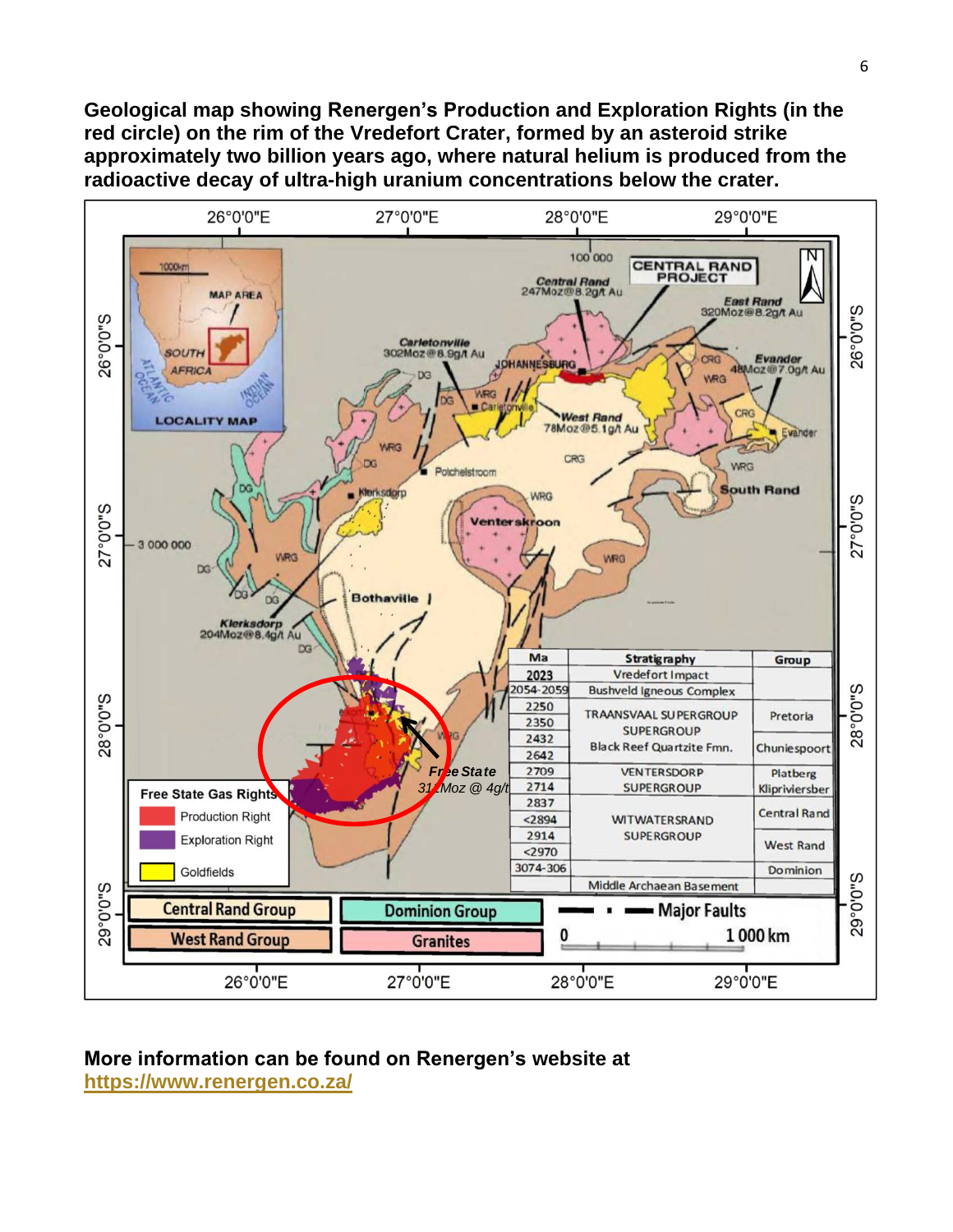## **Platreef charging ahead with securing the water and power needed to expand the mine into one of the world's largest and greenest PGMs, nickel and copper producers**

**Ivanhoe recently announced that the Platreef Mine had signed new agreements for the rights to receive local, treated waste water to supply the bulk water needed for the planned phased development at Platreef.** 

**Under the terms of a new offtake agreement, the Mogalakwena Local Municipality has agreed to supply at least three million litres per day of treated effluent, up to a maximum of 10 million litres per day for 32 years, from the date of first production, sourced from the town of Mokopane's Masodi Waste Water Treatment Works, currently under construction.**

**"The Platreef Project has outstanding, near-surface exploration potential to significantly add to the project's current nickel-rich mineral resources," said Mr. Friedland. "To capitalize fully on Platreef's incredible mineral endowment, we need to first secure sustainable sources of power and water."**

### **About Ivanhoe Mines**

**Ivanhoe Mines is a Canadian mining company focused on advancing its three principal projects in Southern Africa: the development of major new, mechanized, underground mines at the Kamoa-Kakula copper discoveries in the Democratic Republic of Congo and at the Platreef palladium-rhodium-platinum-nickel-copper-gold discovery in South Africa; and the extensive redevelopment and upgrading of the historic Kipushi zinccopper-germanium-silver mine, also in the Democratic Republic of Congo.** 

**Kamoa-Kakula is the world's fastest growing major copper mine. Kamoa-Kakula began producing copper concentrates in May 2021 and, through phased expansions, is positioned to become one of the world's largest copper producers. Kamoa-Kakula is being powered by clean, renewable hydro-generated electricity and is projected to be among the world's lowest greenhouse gas emitters per unit of metal produced. Ivanhoe Mines has pledged to achieve net-zero operational greenhouse gas emissions (Scope 1 and 2) at the Kamoa-Kakula Copper Mine. Ivanhoe also is exploring for new copper discoveries on its Western Foreland exploration licences in the Democratic Republic of Congo, near the Kamoa-Kakula Project.** 

#### **Information contacts**

Investors: Bill Trenaman +1.604.331.9834 / Media: Matthew Keevil +1.604.558.1034

#### **Cautionary statement on forward-looking information**

Certain statements in this news release constitute "forward-looking statements" or "forward-looking information" within the meaning of applicable securities laws. Such statements involve known and unknown risks, uncertainties and other factors, which may cause actual results, performance or achievements of the company, the Platreef Project, or industry results, to be materially different from any future results, performance or achievements expressed or implied by such forward-looking